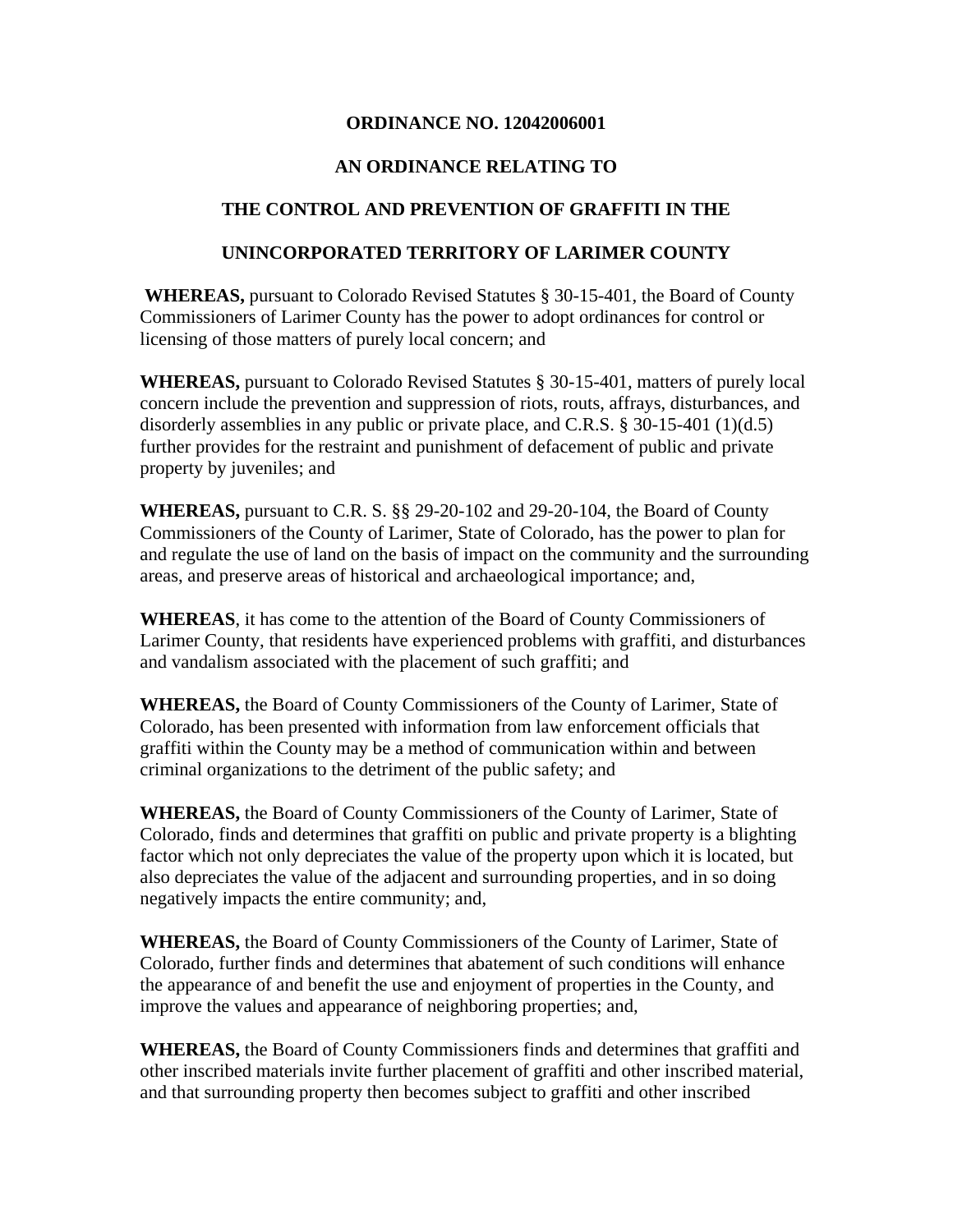material with the result that entire neighborhoods are effected and the entirety of the community becomes a less desirable place in which to reside; and

**WHEREAS,** the Board of County Commissioners of the County of Larimer, State of Colorado, finds and determines that graffiti must be rapidly abated so as to avoid detrimental impacts on the public peace, health, safety and welfare of the citizens of Larimer County.

**NOW THEREFORE, BE IT ORDAINED,** by the Board of County Commissioners of Larimer County, State of Colorado, as follows:

#### **Section 1. Legislative Declaration:**

1.1 This Ordinance shall be known and may be cited as the "Larimer County Graffiti Ordinance."

1.2 The County Commissioners find and declare that it is the right of every person, regardless of race, color, creed, religion, national origin, sex, age, or handicap, to be secure and protected from intimidation and physical harm caused by the activities associated with the application of graffiti and the property destruction done by said graffiti. It is not the intent of this Ordinance to interfere with the exercise of the constitutionally protected rights of freedom of expression and association. The County Commissioners hereby recognize the constitutional right of every citizen to harbor and express beliefs of any subject whatsoever, to lawfully associate with others who share similar beliefs, to petition lawfully constituted authority for redress of perceived grievances, and to participate in the electoral process.

1.3 The County Commissioners further find that the citizens of Larimer County are concerned as a result of gangs whose members threaten, terrorize, and commit a multitude of crimes against the peaceful citizens of their neighborhoods. These activities, both individually and collectively, present a clear and present danger to public order and safety and are not constitutionally protected.

1.4 In conjunction with the aforementioned crimes, there has been a proliferation of graffiti. It is the intent of the County Commissioners in enacting this Ordinance to prevent the destruction of public or private property by the application of graffiti.

1.5 It is also the purpose and intent of this Ordinance to provide a procedure for removal of graffiti from public and privately owned property in order to reduce deterioration of neighborhoods within the unincorporated areas of Larimer County.

1.6 In consideration of the purposes and recitals stated above, it is the intent of this Ordinance to reduce crime, protect communities, and avoid deterioration of neighborhoods due to graffiti on public and privately owned property. It is further intended that this Ordinance provide for the abatement of graffiti and for the imposition of fines and costs related to the removal of graffiti on public or private property.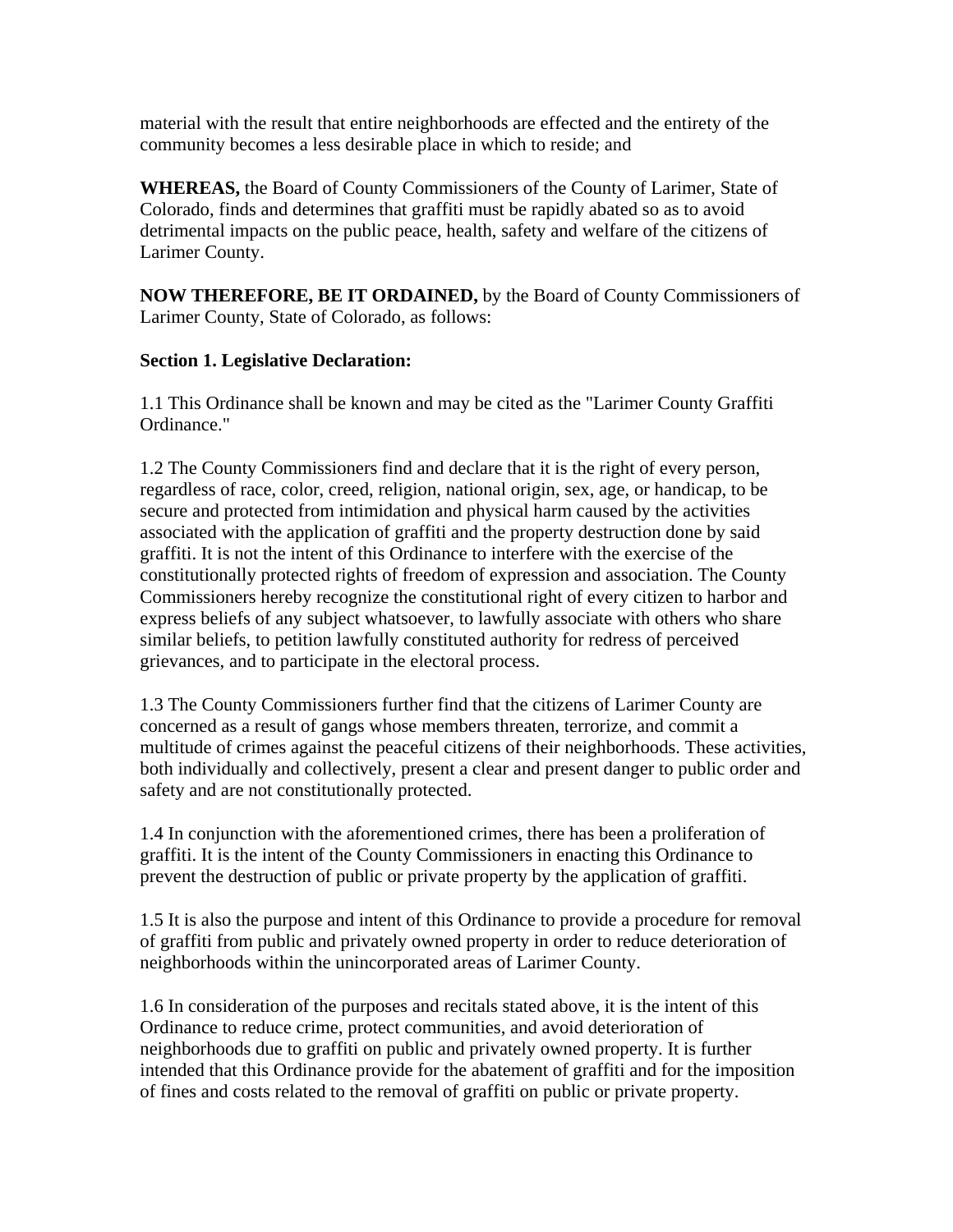## **Section 2: Definitions.**

As used in this Ordinance the following words are defined as follows:

2.1 *"Board' -* means the Board of County Commissioners of Larimer County, Colorado.

2.2 "*Day"* – means any business day and shall exclude Saturday and Sunday or any legal County holiday.

2.3 *"Graffiti" -* means the defacing or tagging of public or private property by one or more persons by means of painting, drawing, dye, chalk, ink, writing, etching, carving with knives, carving with scribes, or any similar method or substance without the written consent of the Property Caretaker.

2.4 *"Enforcement Officer"* means, a peace officer as defined in C.R.S. § 18-1-901(3)(1), or, pursuant to C.R.S. § 30-15-402.5, any official charged with enforcement of zoning regulations within unincorporated Larimer County, including Code Compliance Officers employed by the Code Compliance Section of the Larimer County Planning and Building Services Division.

2.5 "*Property*" - means any real property, including structures and fixtures.

2.6 *"Property Caretaker" -* a person owning, leasing, occupying or having control or possession of any property within Unincorporated Larimer County.

2.7 *"Sheriff' -* means the Sheriff of Larimer County or his duly appointed Deputies.

2.8 *"Structure"* means any improvement to real property and shall include but not be limited to walls, sidewalks, windows, fixtures, sheds, storage units, semi-tractor trailers, mobile storage and masonry.

2.9 *"Unincorporated Larimer County" -* that portion of Larimer County, Colorado not within the corporate boundaries of a municipality.

# **Section 3: Applicability**

This Ordinance shall apply to all portions of unincorporated Larimer County.

# **Section 4: Notice to Remove Graffiti:**

4.1 Whenever an Enforcement Officer determines that graffiti exists on property which is visible to any member of the public, the Enforcement Officer may serve a written notice in accordance with the procedures outlined in Section 5, to the Property Caretaker to abate such graffiti. The party so noticed shall have ten (10) days after the date notice is served to remove the graffiti.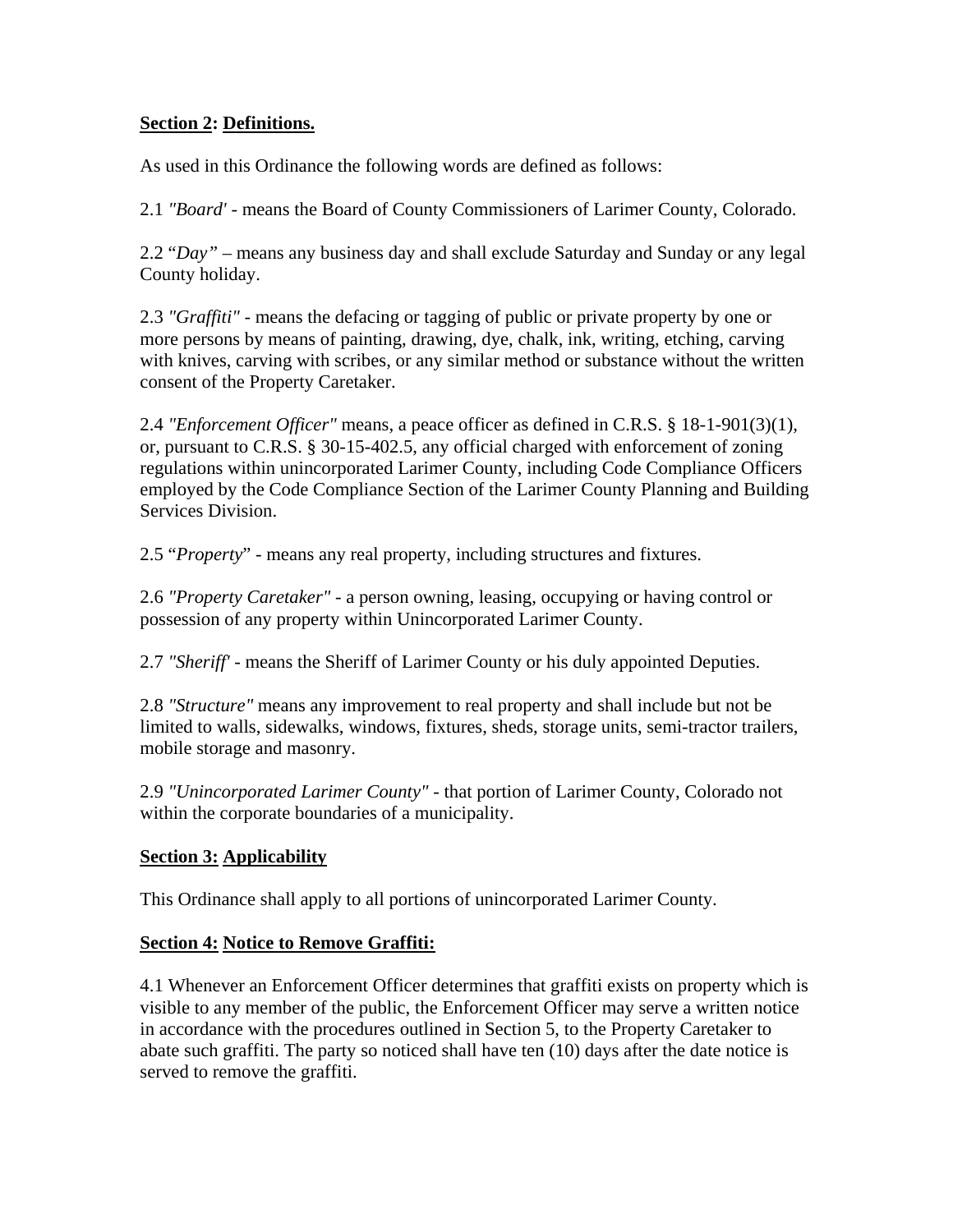4.2 The notice shall be substantially in the following form:

# **NOTICE TO REMOVE GRAFFITI**

Date: Time:

**NOTICE IS HEREBY GIVEN**, pursuant to the "Larimer County Graffiti Ordinance," which requires graffiti, visible to the public, located on the property commonly known as \_\_\_\_\_\_\_\_\_\_\_\_\_\_\_\_\_\_\_, Larimer County, Colorado, to be removed or painted over within ten (10) days after issuance of this notice.

If you fail to abate such graffiti, County employees or private contractors approved by the County are authorized to enter upon your property and abate such graffiti by removal or painting over the graffiti. You shall be required to pay all reasonable costs for such removal.

**If you fail to abate the graffiti and if you object to the County entering the property, you must provide your written objection within the ten (10) day period to the Code Compliance Section of the Larimer County Planning and Building Services Division located at 200 W. Oak St., Fort Collins, Colorado 80521. If you object, a hearing shall be set before the Board of County Commissioners.** 

**If such written notice is not received, you are consenting to Larimer County or private contractors entering your property to abate, cover or remove the graffiti; and you consent to pay all reasonable costs for such removal.**

If you would like to discuss this matter, you may contact the Code Compliance Section of the Larimer County Planning and Building Services Division at (970) 498-7700. Contacting the Code Compliance Section does not negate your obligation to abate the graffiti or file a written objection within ten (10) days.

# **Section 5: Service of Notice.**

5.1 A "Notice to Remove Graffiti" as outlined in Section 4 shall be served in one of the following manners:

a. By personal service pursuant to Colorado Rule of Civil Procedure 4(e), or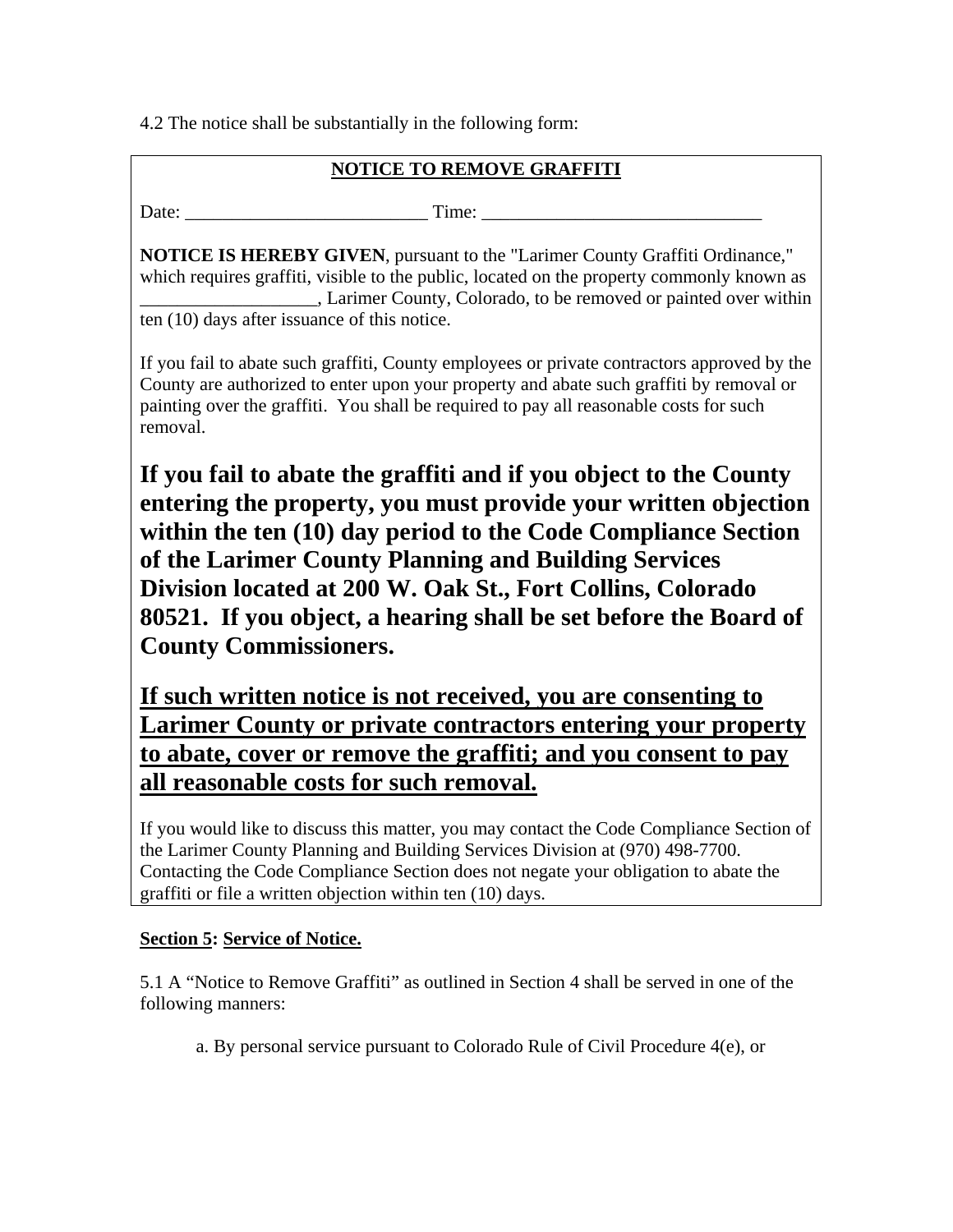b. By certified mail sent to the address of any person with an interest appearing on the property tax rolls and the address where the graffiti is located if different, and by sending an additional copy by regular mail. If no such address appears on the property tax rolls, notice shall be sent to the address of the premises where the graffiti exists by both certified and regular mail.

1. If both the certified mail and regular mail notice are returned undelivered, the notice may be served by posting the same in a conspicuous place on the premises where the graffiti exists. Attempting personal service is not required prior to posting of the notice.

5.2 Notice is deemed to be received for purposes of Section 4, as follows:

a. if service is attempted using personal service, notice is provided upon personal service, pursuant to C.R.C.P. 4;

b. if service is obtained through certified mail, notice is provided upon signature by any recipient; and service is presumed to be obtained through regular mail three (3) days after mailing

c. if service is obtained through posting, notice is presumed to have been provided (3) days after posting.

## **Section 6: Failure to Abate by Property Caretaker**:

6.1 If after notice, the graffiti has not been abated and no objection to the County entering the property has been received within the allotted ten (10) day period, the Enforcement Officer may arrange for County employees, private contractors or another County program, to enter upon the property and abate, cover or remove such graffiti. The Property Caretaker shall pay all reasonable costs for the removal of such graffiti. In addition to such costs, the Property Caretaker shall also pay associated administrative expenses, which shall not exceed two hundred dollars (\$200).

6.2 If a Property Caretaker objects in writing within the ten (10) day period following notice, to the County entering the subject property to abate, cover or remove the graffiti, a hearing shall be scheduled before the Larimer County Board of County Commissioners ("Board"). The Property Caretakers or any other persons having an interest of record in the property from which graffiti is to be abated shall be given written notice of such hearing. Notice of such hearing shall be given in the same manner as the "Notice to Remove Graffiti" pursuant to Section 5.

6.3 At the hearing the Enforcement Officer shall demonstrate by a preponderance of the evidence, the existence of graffiti on the subject property. The Property Caretakers or such persons with an interest of record who are in attendance at the hearing may then give evidence and show cause why the graffiti should not be abated forthwith.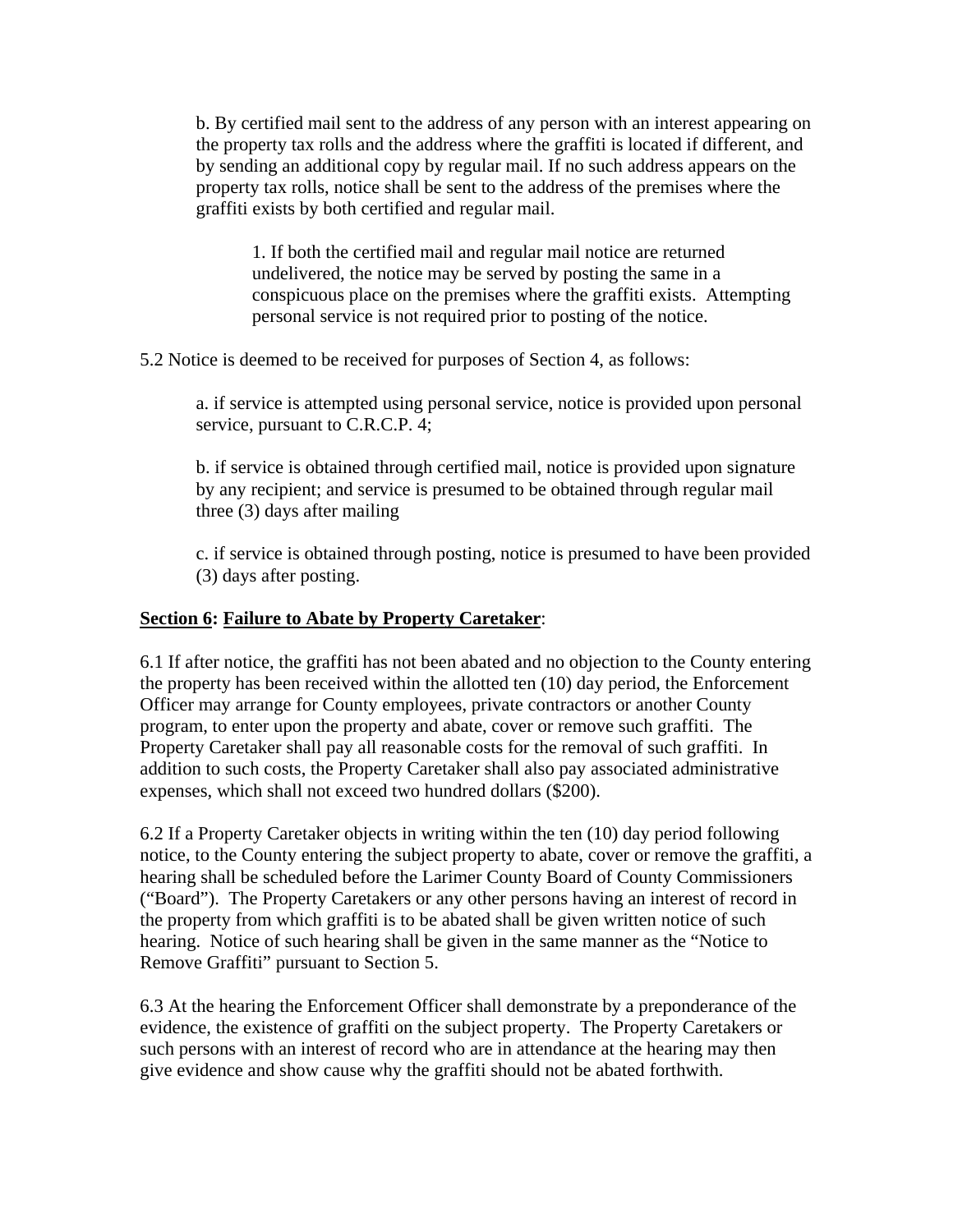6.4 If the Board finds that graffiti exists on the property as alleged and that the Property Caretakers or other persons with an interest of record in the property have failed to abate such graffiti, without good cause, within ten (10) days after receiving notice thereof, then the Board shall issue an order authorizing Larimer County or other abatement personnel (such as private contractors) to enter upon the property for the purpose of abating, covering or removing such graffiti; and that the persons failing to abate such graffiti shall pay all reasonable costs for the removal of such graffiti, plus administrative expenses not to exceed two hundred dollars (\$200.00).

### **Section 7: Assessment of Costs:**

7.1 If the County abates, covers or removes graffiti from the subject property, a notice of assessment shall be provided to a Property Caretaker. All costs must be paid by the Property Caretaker within thirty (30) days from the date of the Notice of Assessment, plus administrative expenses not to exceed two hundred dollars (\$200.00). The Notice of Assessment shall specify the work done, including the itemized and total cost of the work.

7.2 If assessed costs and administrative expenses for the removal of graffiti are not paid within thirty (30) days from the date of the Notice of Assessment, the Director of the Planning and Building Services Division or his designee shall file with the clerk of the Board of County Commissioners a copy of the Notice of Assessment.

7.3 The Commissioners shall fix a time, date and place for hearing regarding the Notice of Assessment and any protests or objections thereto. The clerk to the Board of County Commissioners shall cause notice of said hearing to be posted upon the property involved, published once in a newspaper of general circulation in the County, and served by regular and certified mail, postage prepaid, addressed to the Property Caretaker and all other property owners of record. Such notice shall be given at least ten (10) days prior to the date set for the hearing and shall specify the day, hour and place when the Board of County Commissioners will hear and pass upon the Assessment Notice, together with any objections or protests which may be filed as hereinafter provided by any person interested in or affected by the proposed charge.

7.4 Any person interested in or affected by the proposed charge may file written protests or objections with the clerk to the Board of County Commissioners at any time prior to the time set for the hearing on the Assessment Notice. Each such protest or objection must contain a description of the property in which the signer thereof is interested and the grounds of such protest or objection. The clerk to the Board of County Commissioners shall endorse on every such protest or objection the date of receipt. The clerk shall present such protests or objections to the Board of County Commissioners at the time set for the hearing, and no other protests or objections shall be considered, unless otherwise authorized by the Board of County Commissioners.

7.5 Upon the day and hour fixed for the hearing, the Board of County Commissioners shall hear and pass upon the Assessment Notice together with any such objections or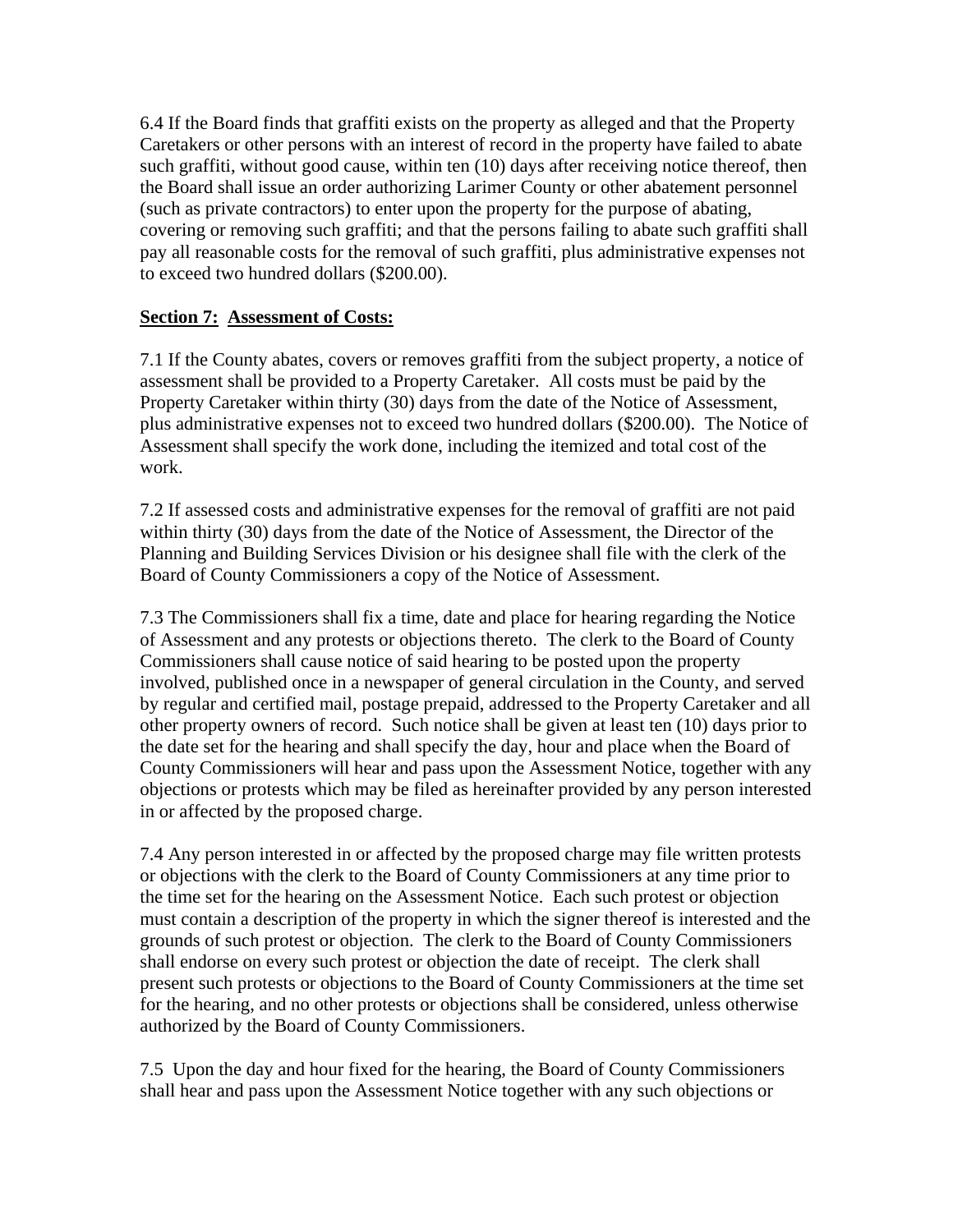protests. The legislative body may make such revision, correction or modification in the Assessment Notice or the charges as it may deem just; and when the Board of County Commissioners is satisfied with the correctness of the charge, the Assessment Notice (as submitted or as revised, corrected or modified) together with the charge, shall be affirmed or rejected. The decision of the Board of County Commissioners on the Assessment Notice and the charge, and on all protests or objections, shall be final and conclusive.

7.6 The Board of County Commissioners may thereupon order that said charge shall be made a personal obligation of the Property Caretaker, any other owner of record, the responsible individual and/or assess said charge against the property involved, and may:

 (a) seek collection through any court of competent jurisdiction, along with all associated costs, including reasonable attorney fees and/or

 (b) certify the assessment amount, plus a ten (10) percent collection fee, to the county treasurer for collection in the same manner as though it was part of the property taxes.

7.7 The validity of any assessment made under the provisions of this Ordinance shall not be contested in any action or proceedings unless the same is commenced within thirty (30) days after the assessment is placed upon the tax roll as provided herein. Any appeal from a final judgment in such action or proceeding must be perfected within thirty (30) days after the entry of such judgment.

7.8 Immediately upon its being placed on the assessment roll, the assessment shall be deemed to be complete, the several amounts assessed shall be payable, and the assessments shall be liens against the lots or parcels of land assessed, respectively. The lien shall be subordinate to all existing special assessment liens previously imposed upon the same property and shall be paramount to all other liens except for state, county and property taxes with which it shall be upon a parity. The lien shall continue until the assessment and all interest due and payable thereon are paid.

7.9 All such assessments remaining unpaid after thirty (30) days from the date of recording on the assessment roll shall become delinquent and shall bear interest at the rate of ten (10) percent per annum from and after said date.

7.10 After confirmation of the Assessment Notice, certified copies of the assessment shall be given to the assessor and the treasurer for the County, who shall add the amount of the assessment to the next regular tax bill levied against the parcel for County purposes.

7.11 The amount of the assessment shall be collected at the same time and in the same manner as ordinary property taxes are collected and shall be subject to the same penalties and procedure and sale in case of delinquency as provided for ordinary property taxes. All laws applicable to the levy, collection and enforcement of property taxes shall be applicable to such assessment.